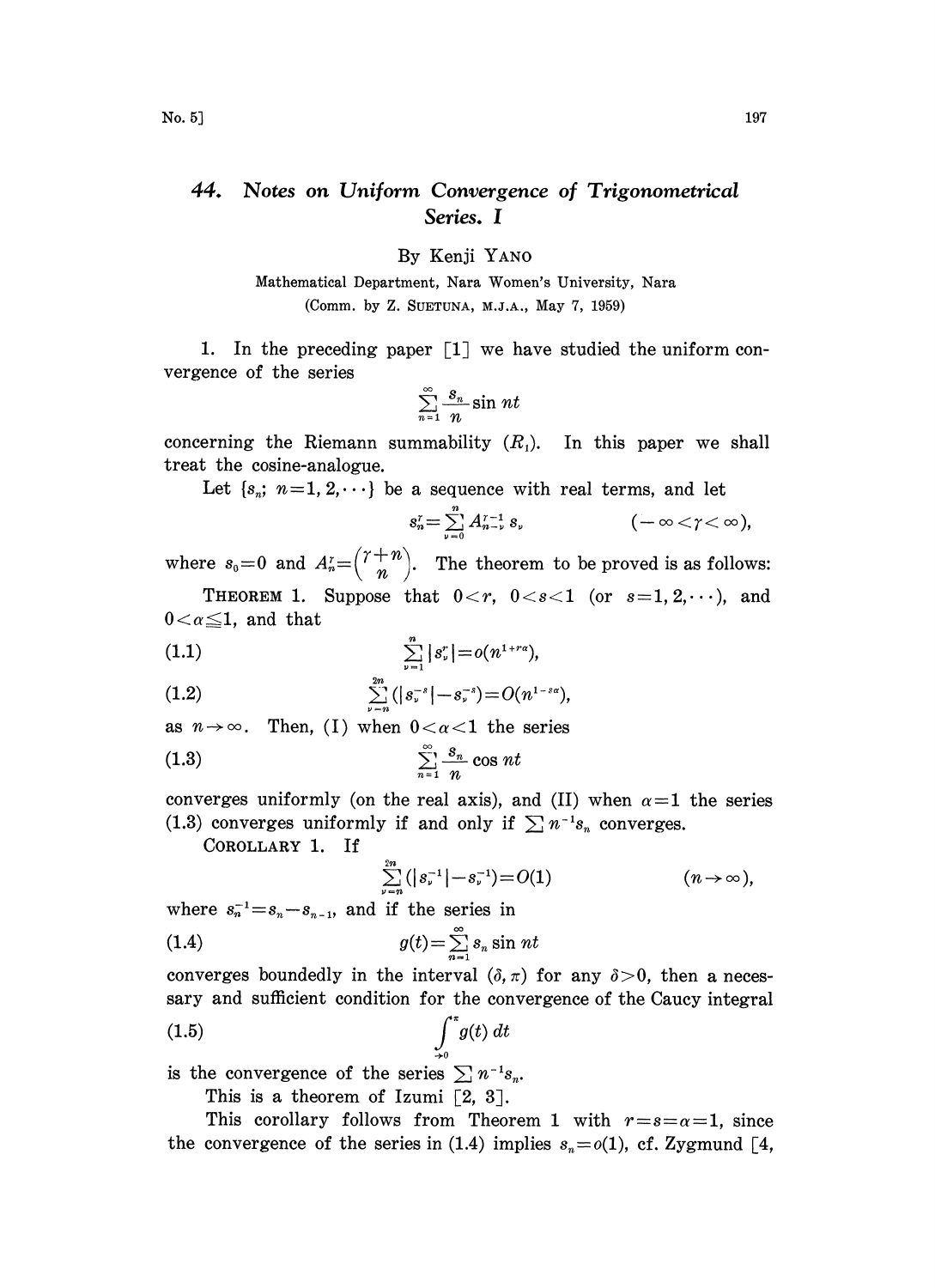p. 268], and of course  $s_n^1 = o(n)$ , and the convergence of (1.5) is equivalent to the existence of

$$
\lim_{t\to+0}\sum_{n=1}^{\infty}\frac{s_n}{n}\cos nt
$$

by Lemma <sup>1</sup> below.

2. In order to prove Theorem 1 we need some lemmas.

LEMMA 1. Suppose that  $0 < r$ ,  $0 < s$  and  $0 < \alpha \leq 1$ . Then the two conditions  $(1.1)$  and  $(1.2)$  imply the convergence of the series  $(1.3)$  in  $(\delta, \pi)$  for any  $\delta > 0$ , and in particular the convergence of

$$
(2.1) \qquad \sum_{n=1}^{\infty} (-1)^n \frac{s_n}{n}.
$$

LEMMA 1.1. If  $\sum c_n(1-\cos nx)$  is convergent for all x of an interval  $(\alpha, \beta)$ , then  $\sum c_n$  is convergent.

This is Theorem 258 in Hardy [5, p. 366].

Proof of Lemma 1. Observe that by Abel's transformation

$$
\begin{aligned} \sum_{\nu=1}^n s_\nu e^{i\nu u} & = (1-e^{iu})^{-s} \sum_{\mu=1}^n s_\mu^{-s} e^{i\mu u} \\ & \quad - (1-e^{iu})^{-\llbracket s \rrbracket} \sum_{\mu=1}^n s_\mu^{-s} \sum_{\nu=n+1}^\infty A_{\nu-\mu}^{s-\llbracket s \rrbracket -1} e^{i\nu u} \\ & \quad - \sum_{j=1}^{\llbracket s \rrbracket} s_n^{1-j} (1-e^{iu})^{-j} e^{i(n+1)u}, \end{aligned}
$$

where the second term vanishes when  $s$  is integral, and the third term does when  $0 < s < 1$ . Using this identity and repeating the argument in Yano  $\lceil 1 \rceil$ , we see that under the assumption in the lemma

$$
(2.2) \qquad \qquad \sum_{\nu=1}^{\infty} s_{\nu} \int_{t}^{*} e^{i \nu u} du
$$

converges in the interval  $\delta \leq t \leq \pi$  for every  $\delta$  such as  $0 < \delta < \pi$ . Here we do not reproduce the argument. The convergence of  $(2.2)$  in  $(\delta, \pi)$ implies that of the series

$$
\sum_{\nu=1}^{\infty} s_{\nu} \int_{t}^{\pi} \sin \nu u \, du = -\sum_{\nu=1}^{\infty} (-1)^{\nu} \frac{s_{\nu}}{\nu} \left[ 1 - \cos \nu (t + \pi) \right]
$$

$$
= -\sum_{\nu=1}^{\infty} (-1)^{\nu} \frac{s_{\nu}}{\nu} (1 - \cos \nu x), \ x = t + \pi,
$$

in  $\delta+\pi\leq x\leq 2\pi$ . From this follows the convergence of the series (2.1) by Lemma 1.1, and we get the desired result.

LEMMA 2. Suppose that  $0 < r$ ,  $0 < s$  and  $0 < \alpha < 1$ , then the two conditions (1.1) and (1.2) imply the convergence of the series

$$
(2.3) \qquad \qquad \sum_{n=1}^{\infty} \frac{s_n}{n}.
$$

In the case  $\alpha=1$ , this lemma is not true. This is easily seen by taking the sequence  $s_0 = s_1 = 0$  and  $s_n = 1/\log n$  for  $n \geq 2$ .

LEMMA 2.1. Suppose that  $0 < r$ ,  $0 < s$  and  $0 < \alpha \leq 1$ . Then the two conditions (1.1) and (1.2) imply

$$
^{198}
$$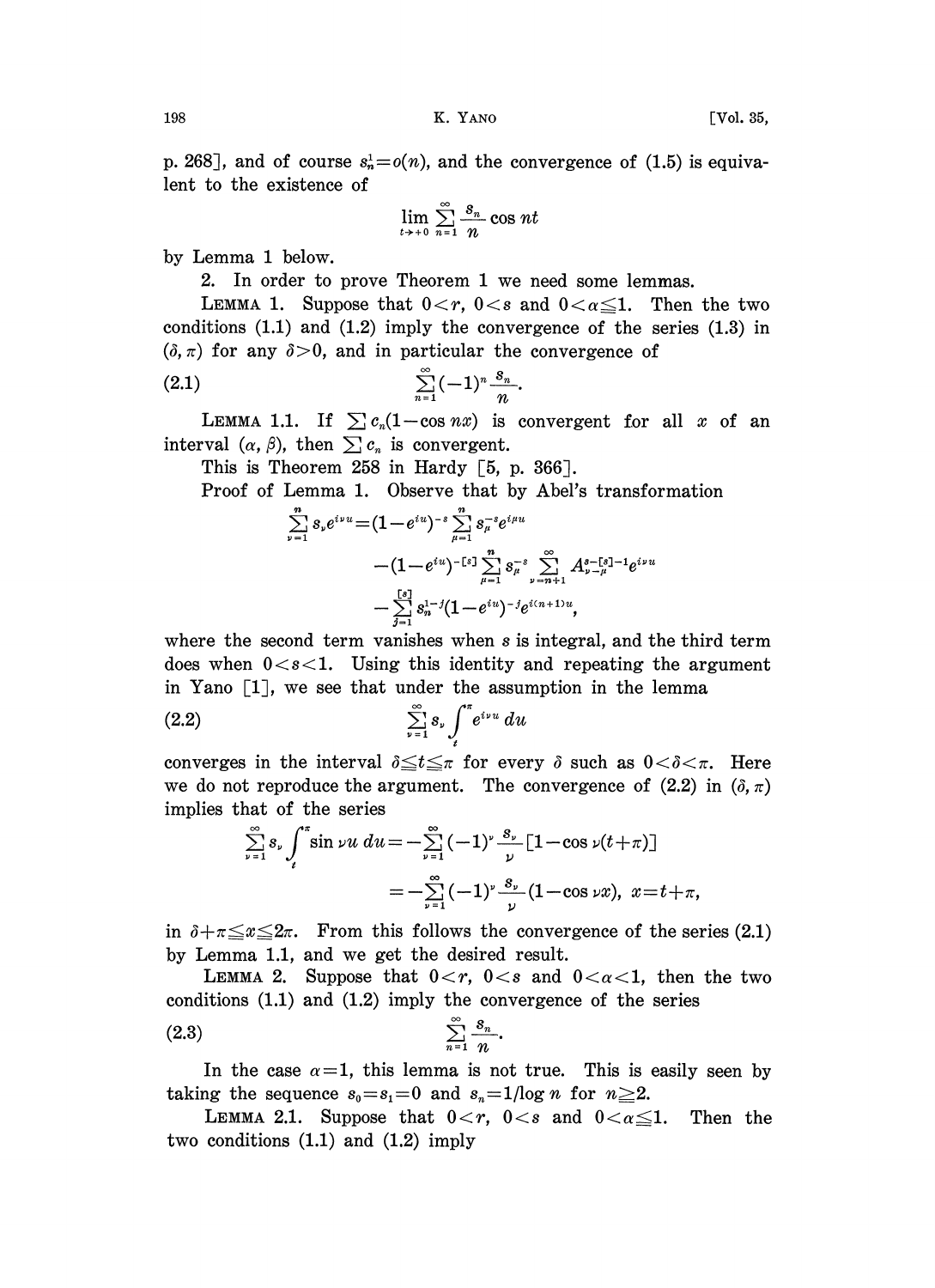No. 5] Notes on Uniform Convergence of Trigonometrical Series. I 199

(2.4) 
$$
s_n^{1+\mu} = o(n^{1+\mu\alpha}) \qquad -s < \mu \leq r.
$$

Concerning this lemma, cf. Lemma 2 in Yano  $\lceil 1 \rceil$ .

Proof of Lemma 2. If  $r \ge 1$  we have  $s_n^2 = o(n^{1+\alpha})$  from (2.4) with  $\mu=1$ . And if  $r<1$  (2.4) with  $\mu=r$  yields  $s_n^{1+r}=o(n^{1+r\alpha})$ , and then  $s_n^2 = s_n^{1+r+(1-r)} = o(n^{1+r\alpha+(1-r)})$ .

Hence, in both cases we get for some  $\delta$  such as  $0 < \delta < 1$ , (2.5)  $s_n^2 = o(n^{1+\delta}).$ 

From (2.5) and 
$$
s_n^1 = o(n)
$$
 which is (2.2) with  $\mu = 0$ , it follows

1 (2.5) and 
$$
s_n^1 = o(n)
$$
 which is (2.2) with  $\mu = 0$ , it follows  
\n
$$
\sum_{\nu=n+1}^{n+m} \frac{s_{\nu}}{\nu} = 2 \sum_{\nu=n+1}^{n+m} \frac{s_{\nu}^2}{\nu(\nu+1)(\nu+2)} + \frac{s_{n+m}^2}{(n+m+1)(n+m+2)}
$$
\n
$$
-\frac{s_n^2}{(n+1)(n+2)} + \frac{s_{n+m}^1}{n+m+1} - \frac{s_n^1}{n+1} = o(1)
$$

as  $n \rightarrow \infty$  for  $m=1, 2, \cdots$ . This proves the convergence of the series (2.3), and we get the lemma.

Proof of Theorem 1. The proof runs analogously as Theorem 1 in Yano  $\lceil 1 \rceil$ , whose proof is essentially based on the estimation of the two expressions

$$
\sum_{\nu=1}^{n} s_{\nu} \int_{0}^{t} e^{i\nu u} du \quad \text{and} \quad \sum_{\nu=n+1}^{\infty} s_{\nu} \int_{t}^{\pi} e^{i\nu u} du.
$$
  
As series (1.3), i.e.,

Now, if the series (1.8), i.e.,

$$
(2.6) \t\t \t\t \sum_{\nu=1}^{\infty} \frac{s_{\nu}}{\nu} \cos \nu t
$$

converges uniformly (on the real axis), then the series  $\sum \nu^{-1} s$ , necessarily converges.

Inversely, if  $\sum \nu^{-1} s$ , converges the uniform convergence of (2.6) is equivalent to that of the series in

(2.7) 
$$
\sum_{\nu=1}^{\infty} \frac{s_{\nu}}{\nu} (1 - \cos \nu t) = \sum_{\nu=1}^{n} + \sum_{\nu=n+1}^{\infty} = S_n + R_n,
$$

where

$$
S_n = \mathcal{S}\Big(\sum_{\nu=1}^n s_{\nu} \int_0^t e^{i\nu u} du \Big),
$$
  

$$
R_n = \mathcal{S}\Big(-\sum_{\nu=n+1}^\infty s_{\nu} \int_t^{\pi} e^{i\nu u} du \Big) + \sum_{n+1}^\infty (-1)^{\nu} \frac{s_{\nu}}{\nu} - \sum_{n+1}^\infty \frac{s_{\nu}}{\nu}.
$$

And, under the conditions in the theorem, the series  $\sum (-1)^{v} \nu^{-1} s_v$ converges by Lemma 1, and  $\sum \nu^{-1} s$ , does by the above assumption. Hence, the uniform convergence of the series in (2.7) is certainly verified by the argument used in loc. cit.  $\lceil 1 \rceil$ .

Combining the above result with Lemma 2 we get the theorem.

3. In the case  $r=0$  Theorem 1 is not true, and we can then prove the following theorem quite similarly. Cf. also Theorem 3 in Yano  $\lceil 1 \rceil$ .